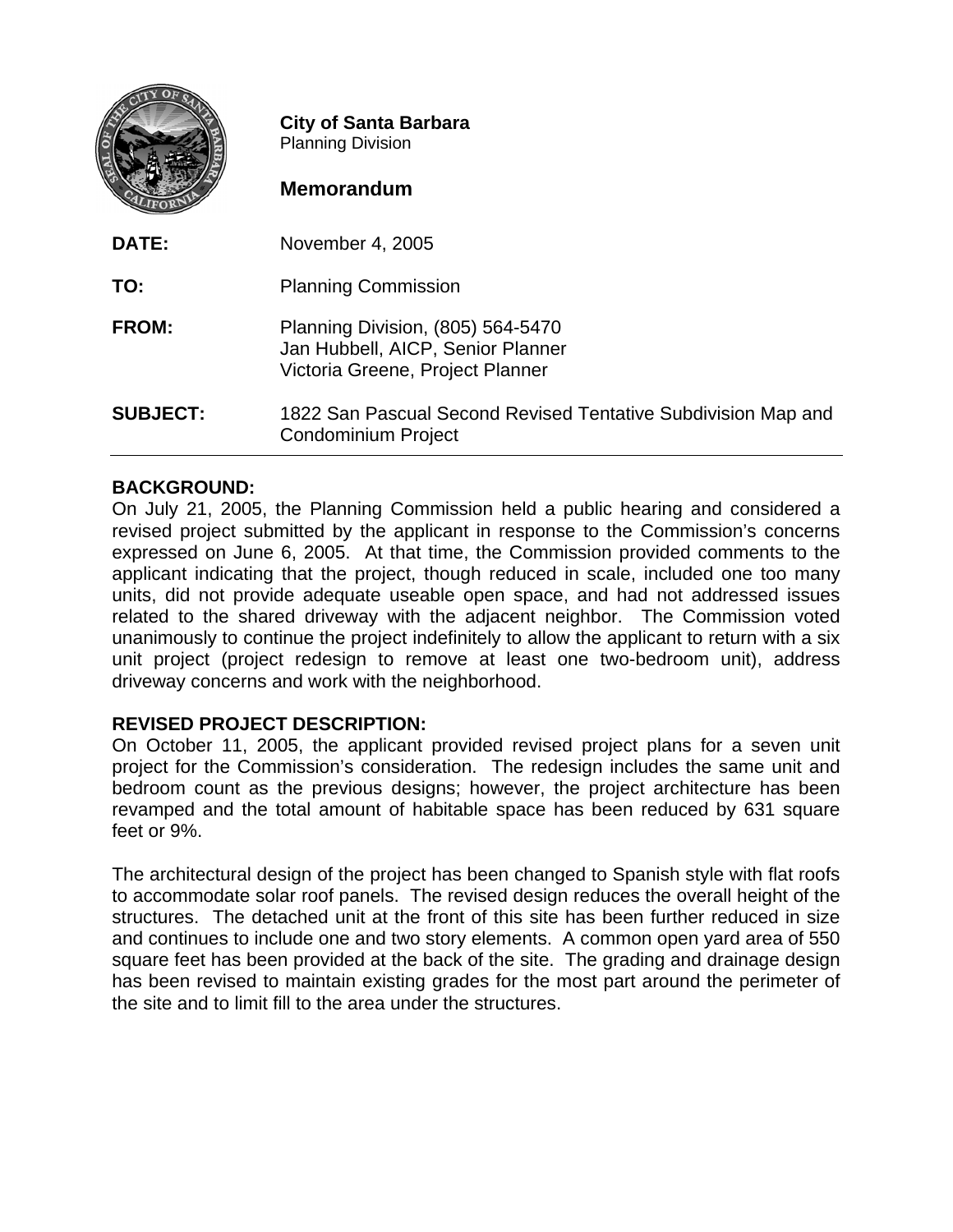Planning Commission Memorandum 1822 San Pascual Street (MST2004-00546) November 4, 2005 Page 2

The revised project statistics are as follows<sup>[1](#page-1-0)</sup>:

LOT AREA: 15,341 square feet

LOT COVERAGE:

|                   | Old          | Current       | <u>Old</u> | Current    |
|-------------------|--------------|---------------|------------|------------|
| -Structures:      | $6,303$ s.f. | $5,457$ s.f.  | 41%        | 35%        |
| -Paving/Driveway: | $3,760$ s.f. | 4,384 s.f.    | 24%        | 28%        |
| -Landscaping:     | $5,287$ s.f. | $5,501$ s.f.  | 35%        | <u>37%</u> |
|                   | 15,341 s.f.  | $15,341$ s.f. | 100%       | 100%       |

## OPEN YARDS:

| -Required: | 1,534 square feet        |
|------------|--------------------------|
| -Provided: | $2,0302,125$ square feet |

## UNIT TYPE:

|        |             |       |         | <b>Gross</b> |                     |                     | <b>Private Outdoor</b> |                 |
|--------|-------------|-------|---------|--------------|---------------------|---------------------|------------------------|-----------------|
|        | <b>Type</b> | Bed-  | Sq. Ft. | Sq. Ft.      | <b>Parking</b>      | Living Area Sq. Ft. |                        |                 |
|        |             | rooms |         | Old          | <b>Current</b>      |                     | <b>Provided</b>        | <b>Required</b> |
| Unit 1 | Detached    | 2     | 1,339   | 1,180        | 2-car<br>garage     | 140                 | 140                    |                 |
| Unit 2 | Attached    | 1     | 836     | 698          | 1-car<br>garage     | <b>7275</b>         | 72                     |                 |
| Unit 3 | Attached    | $+2$  | 867     | 965          | $42$ -car<br>garage | 447140              | <del>120</del> 140     |                 |
| Unit 4 | Attached    | 2     | 1,209   | 903          | 2-car<br>garage     | 14084               | 14084                  |                 |
| Unit 5 | Attached    | 2     | 1,148   | 1,199        | $21$ -car<br>garage | 1440                | 140                    |                 |
| Unit 6 | Attached    | 2     | 1,148   | 1,079        | $21$ -car<br>garage | <b>455140</b>       | 140                    |                 |
| Unit 7 | Attached    | 21    | 988     | 815          | $21$ -car<br>garage | 77140               | 84120                  |                 |

# PARKING:

-Required: 15 spaces, 7 spaces must be covered -Provided: 15 covered spaces (12 covered, 3 uncovered)

# **DISCUSSION:**

 $\overline{a}$ 

These latest project revisions further reduce the apparent volume of the project and improve the project's single family feel from the street. The revisions have been reviewed by the ABR and received favorable comments with respect to the overall site

<span id="page-1-0"></span><sup>&</sup>lt;sup>1</sup> Deleted text indicates project statistics for the first project revision considered on July 21, 2005. Revised statistics are underlined.